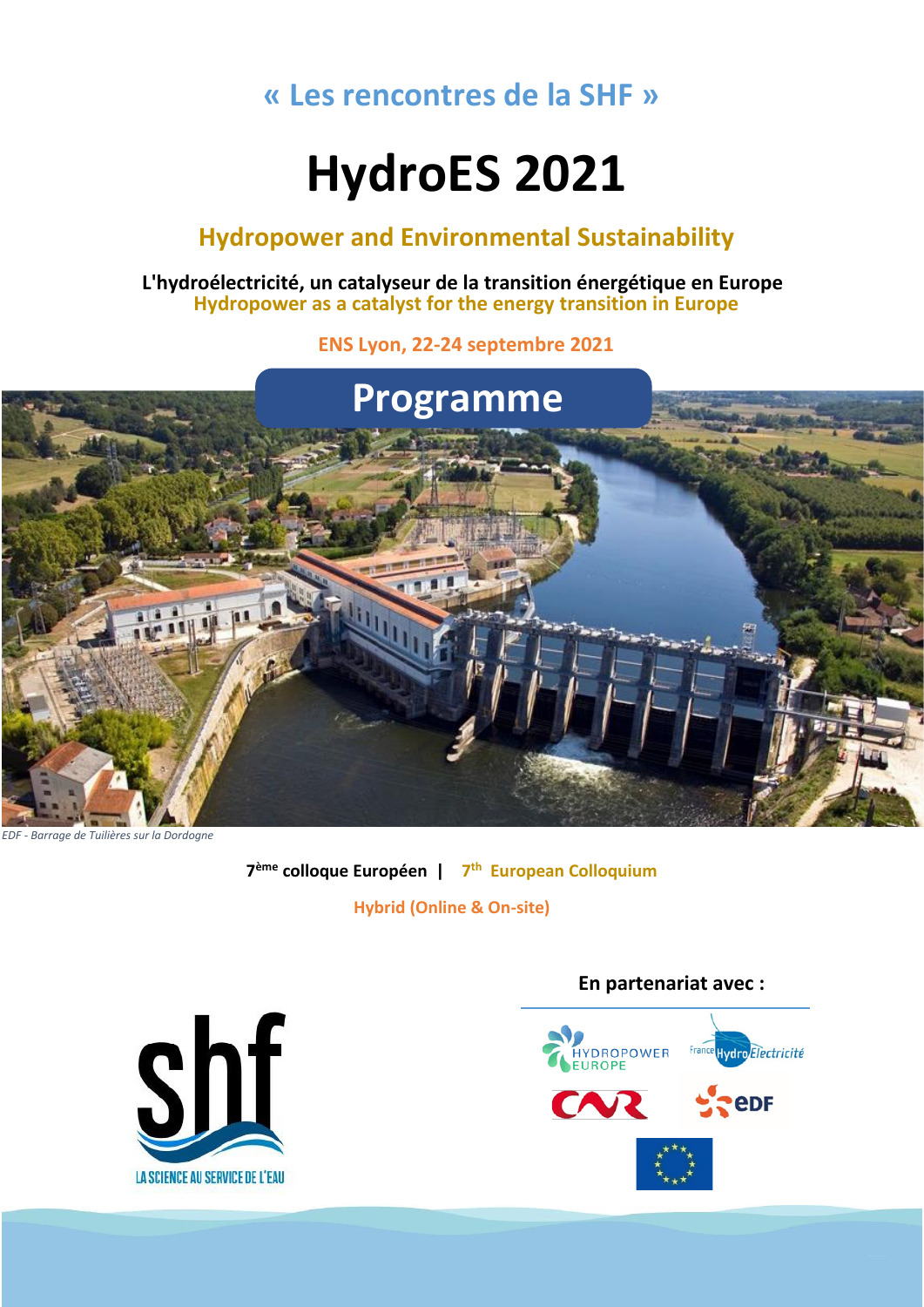### **CONTEXT**

The **HydroES 2021** conference is part of a conference series organized by the SHF over the past ten years with many French and European partners and sponsors. This 7<sup>th</sup> session will be devoted to "Hydropower, a catalyst for the energy transition in Europe" in partnership with the Hydropower Europe Forum and France Hydro Electricité (FHE).

In the field of energy production, hydroelectricity remains a formidable tool to support the energy transition and the fight against global warming. Hydropower alone produces three quarters of renewable electricity in the world and still has strong development potential. The hydropower sector should contribute in a major way towards decarbonizing electricity generation systems and should continue to play an important role in economic development.

However, it is clear that the deployment of hydroelectricity encounters a number of obstacles and resistance linked, in particular, to better consideration of environmental and societal issues.

### **OBJECTIVES**

The objective of this conference is to present technical, scientific and innovation progress in this sector, for consideration when addressing these obstacles. It is about highlighting the role and advantages of hydroelectricity in an energy system that is undergoing significant change. This conference will attempt to shed new light on the following questions:

Faced with the increase in power supply from intermittent renewable energy sources (wind, solar, etc.), the flexibility of hydropower means that hydroelectricity can play a significant role in regulating the electricity network?

- What place in there for innovation in hydroelectricity?
- What is the hydroelectric power station of the future?
- How does the digital revolution and smart grids affect the future?
- How does the pressure of climate change affect water resources and multi-use of reservoirs?
- What are the solutions for storing hydro energy: WWTP, batteries, hydrogen,…?
- How should we rehabilitate an ageing European portfolio of hydropower dams?
- How can we improve the acceptability of hydroelectric projects: more transparency, more safety and security…?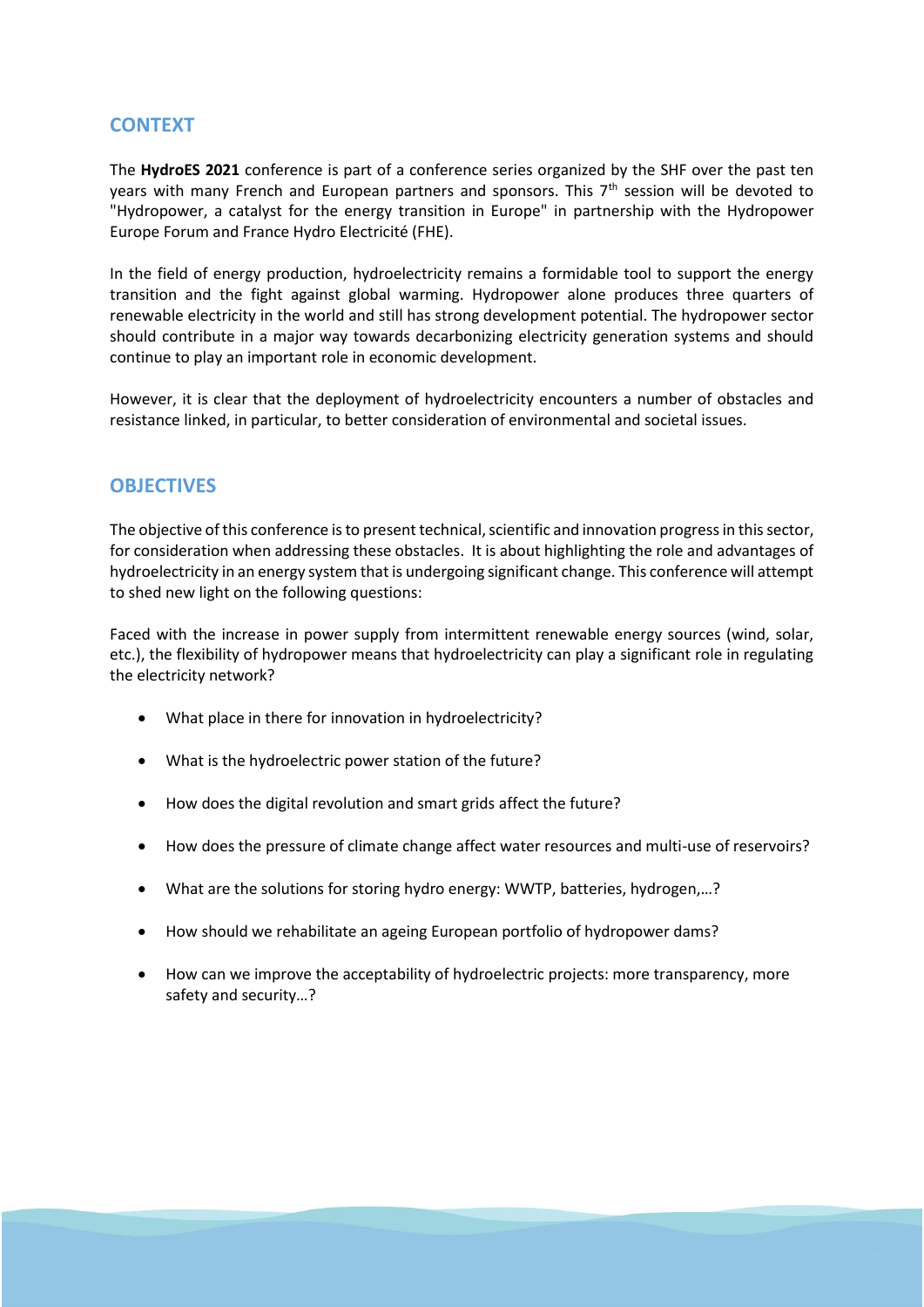# **PROGRAMME - 22 September, 2021**

## **«** *Hydropower Europe Forum – Dissemination Event* **»**

**Session 1 Challenges of Hydropower in Europe Today**

**Session Chair** : Patrick CLERENS (EASE)

(*15 minutes speech and 5 minutes of Questions/Answers)*  **Session Chair :** TBD

- **08 :30 Welcome coffee and Introduction to Hydropower Europe Forum,** Patrick CLERENS, EASE
- **09 :00** Goals and new calls of Hydropower R&I funding: the European viewpoint, Thomas SCHLEKER, EC
- **09 :20** The Situation for Hydropower use and potential in Europe, Anton SCHLEISS, ICOLD/EPFL
- **09 :40** Hydropower is key for the Green Deal in Europe and worldwide, Alex CAMPBELL, IHA
- **10 :00 Discussion on podium with speakers**
- **10 :30 Coffee break**

**Session 2 Needs for research and development - The Research & Innovation Agenda (RIA)**

 **Session Chair:** Mark MORRIS (SAMUI FRANCE)

- **11 :00** Hydropower in Europe in a complex world A complex system analysis approach, Anton SCHLEISS, ICOLD/EPFL
- **11 :20** Methodology for the prioritization of research themes and strategic activities wider stakeholder consultations approach, Mario BACHHIESL, VGB, Patrick CLERENS, EASE
- **11 :40** The Research and Innovation Agenda for Hydropower in Europe, Ingo BALL, WIP R.E.
- **12 :00** Ongoing Hydropower Research in Europe: Low-Head Hydropower, advances within the ALPHEUS project, Antonio JARQUIN LAGUNA, ALPHEUS
- **12 :20 Discussion on podium with speakers**
- **12 :50 Lunch Break (free)**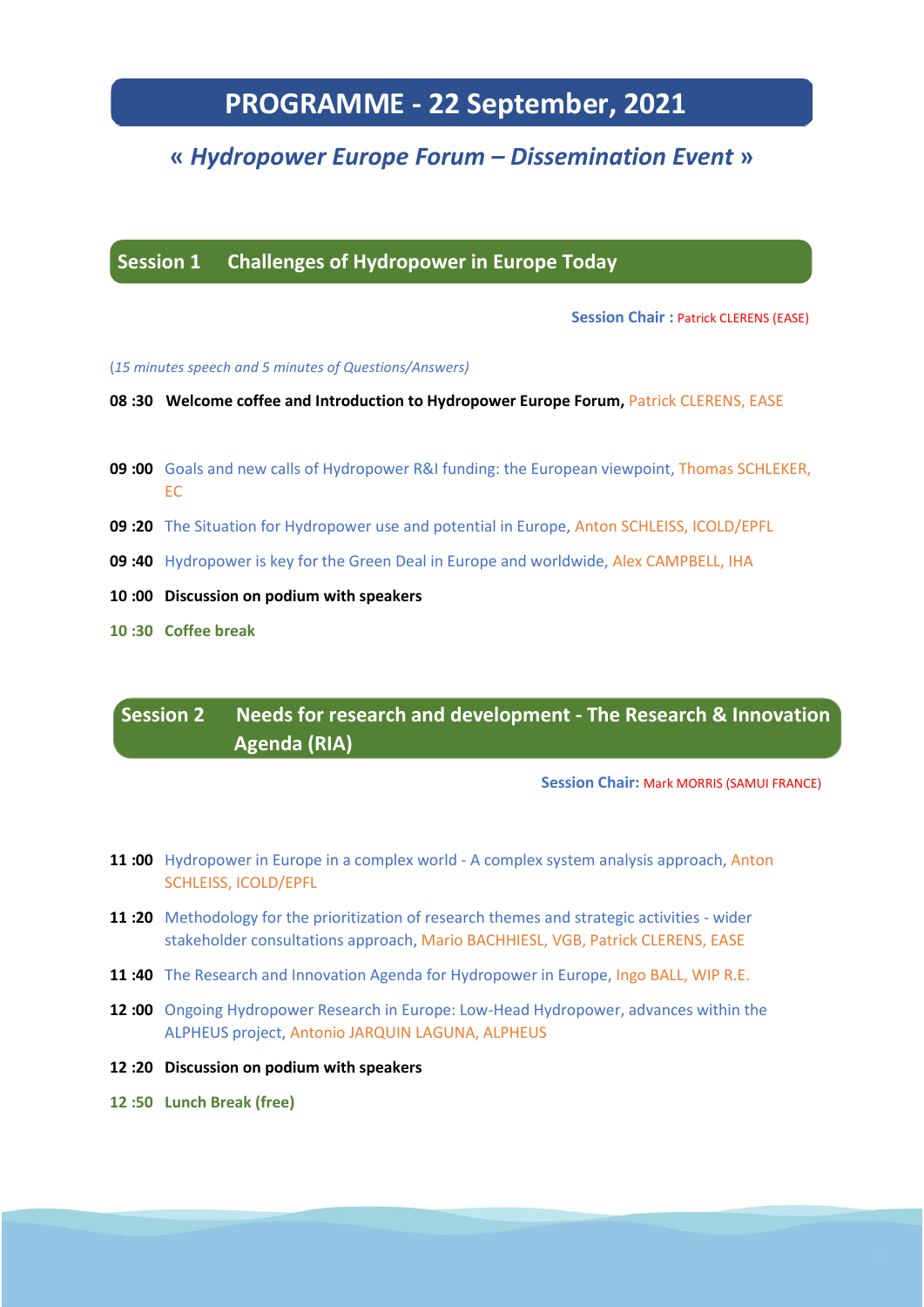#### **Session 3 Supporting Industry - Strategic Industry Roadmap (SIR)**

**Session Chair** : Anton SCHLEISS (ICOLD)

- **14 :00** Contribution of hydropower to flexibility services?, Jean-Louis DROMMI, EDF
- **14 :20** The special case of new small hydropower projects subsidized in Europe challenges and recommendations, Dirk HENDRICKS, EREF
- **14 :40** The Strategic Industry Roadmap for Hydropower in Europe, Jean-Jacques FRY, ICOLD
- **15 :00 Discussion on podium with speakers**
- **15 :30 Coffee Break**

### **Session 4 The future of the Hydropower Europe Forum**

**Session Chair :** Jean-Jacques FRY (ICOLD)

- **16 :00** The European Technology Innovation Platform role in the EU, Greg ARROWSMITH, EUREC & Maria Laura TRIFILETTI, ZABALA
- **16 :20** The future of Hydropower Europe Forum, Mark Morris, SAMUI France
- **16 :40 Final discussion on podium with all speakers**
- **17 :00 Close**



**The HYDROPOWER EUROPE Forum is supported by a project that has received funding from the Europe Union's Horizon 2020 research and innovation programme under grant agreement No. 826010.**

\*\*\*\*

# **PROGRAMME - 23 septembre, 2021**

### *« HydroES 2021 »*

**08:30 Café d'accueil**

- **08:45** Discours d'ouverture, Ahmed KHALADI (CNR), l'animateur du colloque, Olivier METAIS, Président de la SHF
- **08:55** Présentation programme + consignes (présentiel + distanciel)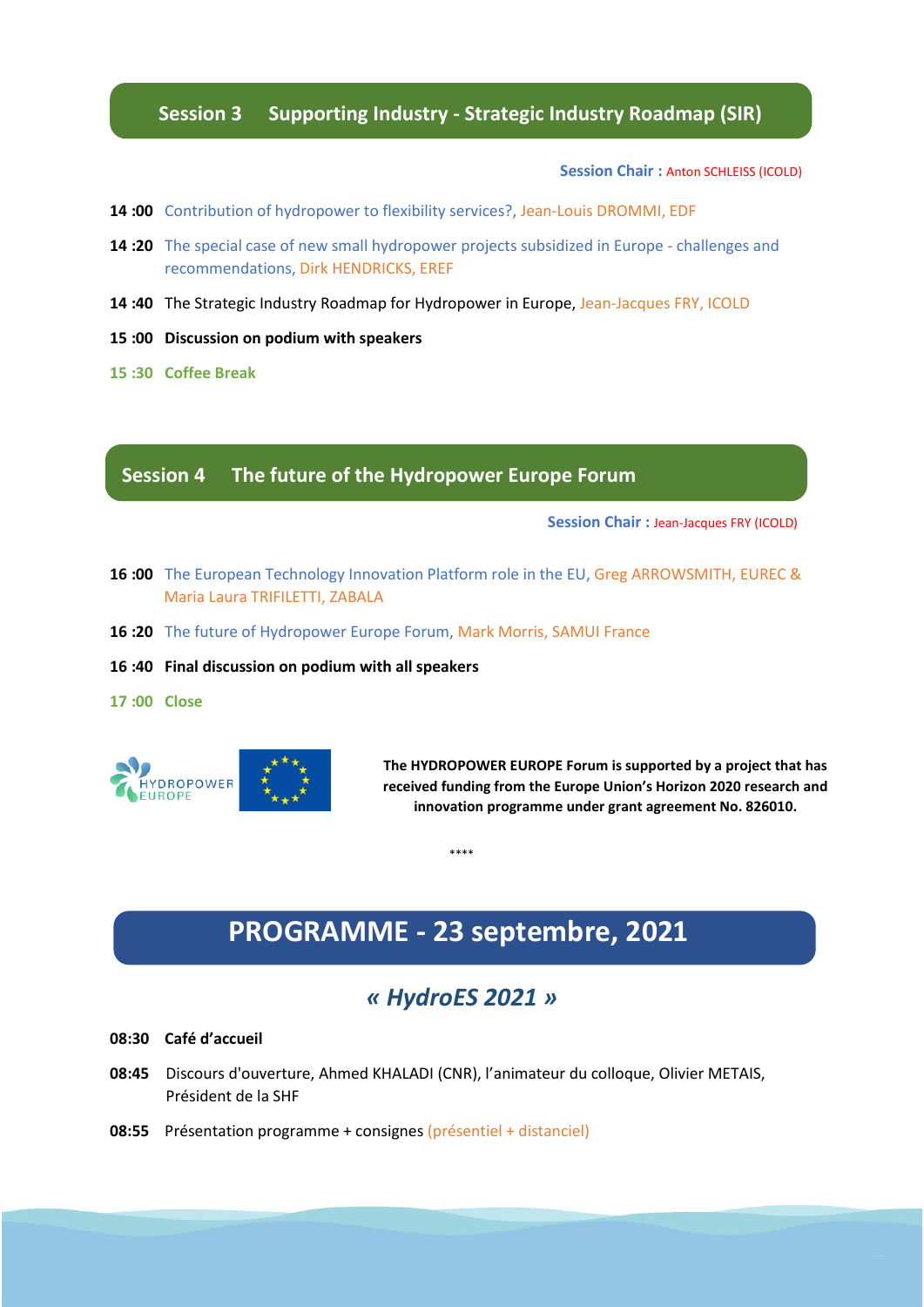#### **09:00 General Keynote :**

#### *« Défi de l'hydroélectricité et son avenir en France »*

WEISROCK Ghislain, Référent réseaux et Europe de France Hydro Electricité

#### **Session 1 Optimisation des outils d'exploitation et de maintenance**

**Président de session :** Anton SCHLEISS (ICOLD)

**09:30** S1-1 Approche Hybride innovante pour la mesure des débits s'écoulant dans les conduites de groupes hydroélectriques de moyenne chute,

PIERREFEU Gilles, ROUMIEU P, DELAMARRE K, PETEUIL Ch, (CNR)

- **09:45** S1-2 Un outil innovant pour la réparation des rails des vannes, BOULAT Luc, THIET P.V., RENAUD S, (TRACTEBEL ENGIE, ELC - FR & Italie)
- **10:00** S1-3 Systèmes innovants de diagnostic de conduites forcées, CORBON Philippe, TORRALBA C, GUILLOT F, LHOMME D, (SETEC, CETIM, SUBCMARINE)
- **10:15** S1-4 NESSIE@La solution de dragage robotisée innovante, écologique et économique, CAFFO Stéphane, GAILLARD R, GAUCH F, (EDF, WATERTRACKS)
- **10:30 Discussion, Questions-Réponses**
- **10:50 Pause café**
- **11:05** S1-5 OSSEC Rhône, a real time low-flow monitoring tool on the French Rhône River,

CAILLOUET Laurie, CALMEL B, DELAMARRE K, (CNR)

- **11:20** S1-6 Questions ouvertes pour une optimisation stochastique conjointe d'une chaîne Hydroélectrique et de moyens de production intermittents, BENEFICE Astrig, BONTRON G, PIGUET A, (CNR)
- **11:35** S1-7 A new system to repair canals in flowing water and monitor performance over time, VASCHETTI Gabriella, COURIVAUD JR, MORAND D, BORY O, TRONEL F, VASCHETTIG, GUIDOUX C, (Carpi Tech, EDF HYDRO, Géophyconsult)
- **11:50** S1-8 Retour d'expérience sur le déploiement d'une GMAO et d'un outil de datavisualisation sur un parc de petites centrales hydroélectriques,

HUARD Emmanuel (GEG)

- **12:05 Discussion, Questions-Réponses -synthèse session 1**
- **12:30 Pause Déjeuner (libre)**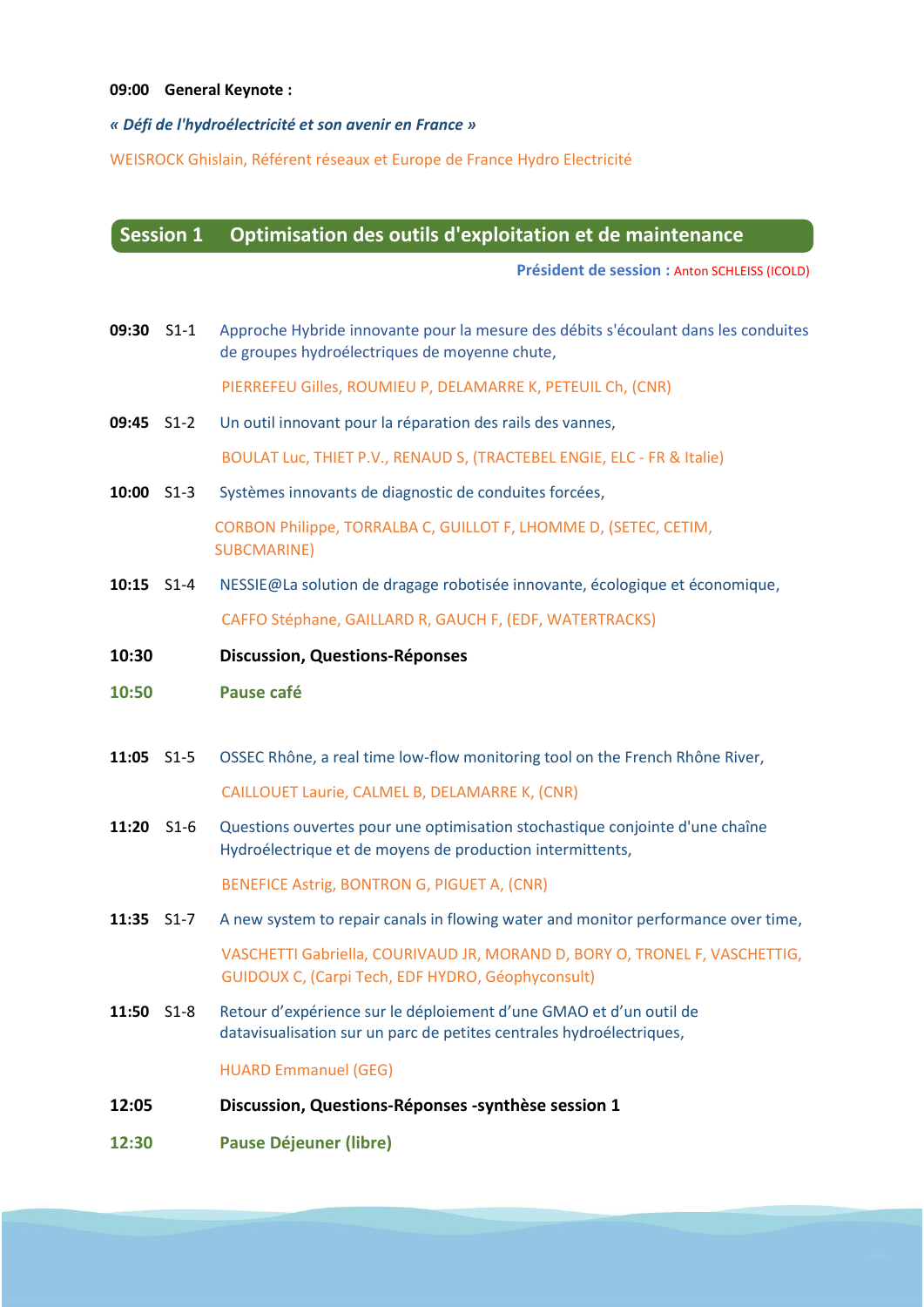#### **Session 2 Hydroélectricité et changement climatique**

**maintenance Président de session :** M.H. RAMOS ( INRAE)

**14:00** S2-1 Estimation de la vulnérabilité au changement climatique du secteur hydro-électrique en Côte d'Ivoire : analyse et solution d'adaptation,

> RIFFARD -CHENET Marine, DORDE F, LHEVEDER B, KAPFER A, (TRACTEBEL ENGIE, SUEZ Consulting, ACTERRA, AFD)

14:15 S2-2 Mobilizing finance for Hydropower to achieve sustainable development and Energy transition,

> LAROSA Francesa, RICKMAN J, AMELI N, (University of Venice, Euro-Medit. Center on climate change, (University College of London)

- **14:30** S2-3 La Pelton basse chute comme réponse au stress Hydrique, YVRARD Rudy, AUBIGNY X, (HYDROPOWERPLANT, ALPIX)
- **14:45** S2-4 Résilience climatique des aménagements Hydro: évolution des référentiels méthodologiques et applications par EDF,

AELBRECHT Denis, MATHEVET T, (EDF -CIH)

**15:00** S2-5 Impact of climate change and challenge for hydraulic infrastructures,

SELOUANE Karim, ZIAEI YEKTA S, MOGENIER C, FRAPPIN P, (RESALLIENCE, SIXENSE Eng., PF Consulting)

**15:15** S2-6 Développement d'indicateurs du changement climatique sur la gestion des réservoirs Hydroélectriques,

LEMOINE Anthony, RAMOS M.H., (INRAE-UR HYCAR)

- **15:30 Discussion, Questions-Réponses - synthèse session 2**
- **16:00 Pause café**
- **16:15 Présentation stands et partenaires et intervention Etudiants ENS - ECL**

### **Session 3 Environnement & Société**

**Président de session :** Franck PRESSIAT (CNR)

**16:45** S3-1 Numerical investigation of a water intake for the downstream fish migration DAVID Laurent, LEMKECHER F, CAPLIER C, CHATELLIER l, COURRET D, (PPRIME, CNRS, Univ Poitiers, USAE-ENSMA, OFB-IMFT)

**17:00** S3-2 Réponse Biologique de la rivière Selves aux Lâchers morphogènes,

MARTIN Pénélope, BECH L, LOIRE R, (EDF HYDRO, EDF - CIH)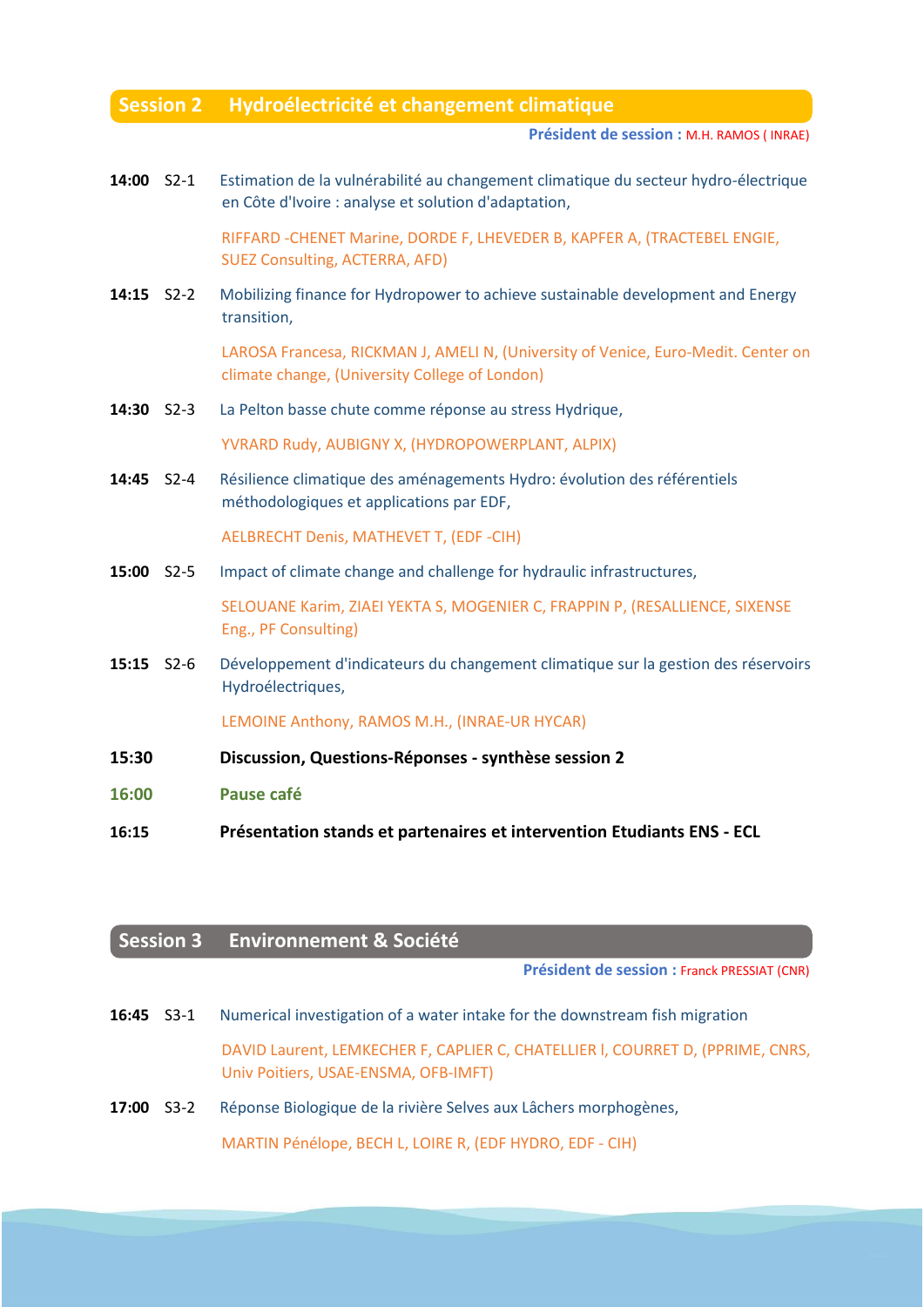**17:15** S3-3 Enquête sur les prises d'eau Ichtyocompatibles des centrales hydroélectriques ; REX des exploitants et préconisations,

BELLOT Cécile, CAPLIER C, DAVID L, (FHE, Pprime, CNRS, OFB - IMFT)

**17:30** S3-4 Premier bilan de la restauration écologique du vieux Rhin en aval du barrage de Kembs,

BARILLIER Agnès, MALAVOI J.R., (EDF - CIH)

#### **17:45 Discussion, Questions-Réponses -synthèse session 3**

**18 :00 Remise de médaille - Grand Prix Hydrotechnique Suivie de cocktail (pour les participants sur place)**

# **PROGRAMME - 24 septembre, 2021**

#### **Session 4 Hydroélectricité, innovation et services aux ENR intermittentes**

**Président de session :** Jean TEYSSIEUX (Tactebel - Engie)

**09:00** S4-1 Les grands barrages peuvent-ils permettre une intégration massive des ENR en Afrique ? Akosombo, Ghana, HINGRAY Benoit, DANSO D, (Université GRENOBLE -ALPES) **09:15** S4-2 Dennoyer une conduite forcée pour améliorer la flexibilité d'une centrale hydroélectrique. DECAIX Jean, GASPOZ A, HASMATUCHI V, CRETTENAND S, MÜNCH C, (HEVS -Suisse) **09:30** S4-3 Concrétiser les projets de couplage "Energies renouvelables-Hydrogène", MERCIER Claire-Emmanuelle, PRIVAT S, (ATESyn) **09:45** S4-4 Pompage turbinage à petite échelle : Etudes de cas, PACOT Olivier, MARTIGNONI S, SMATI L, DENIS V, MÜNCH C, (HEVS -Suisse) **10:00** S4-5 Projet XFEX HYDRO, des démonstrateurs de flexibilité grandeur nature, DROMMI Jean-Louis, (EDF) **10:15** Discussion, Questions-Réponses **10:40 Pause café 10:55** S4-6 Bilan du démonstrateur SoFlex'Hy, BALMITGERE Jean-François, (EDF-CIH)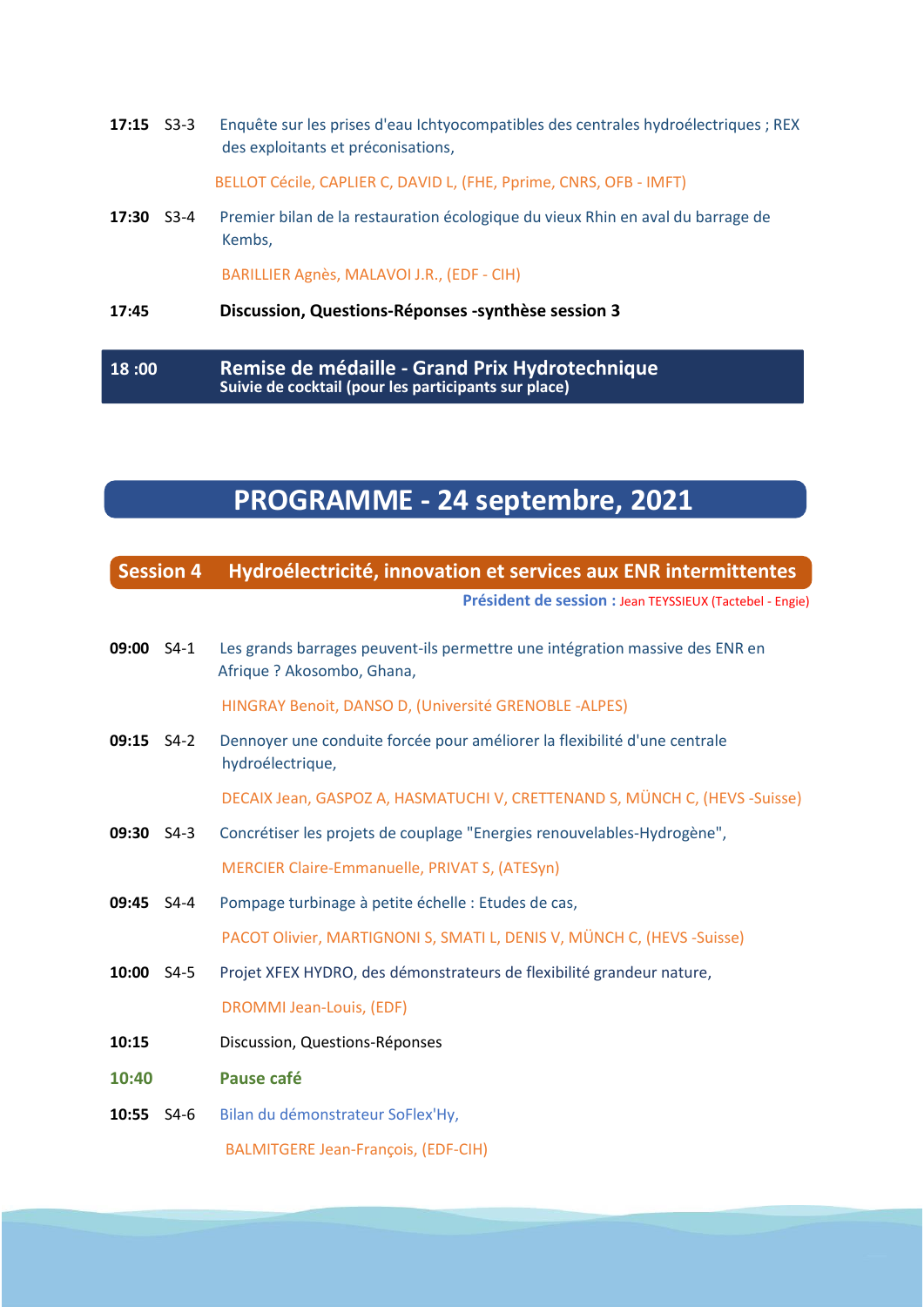#### **Suite session 4**

**Président de session :** Benoit HOUDANT (EDF)

11:10 S4-7 SIG - Outils de recherche des potentiels de développement de l'Hydroélectricité en France,

CHERUY Olivier, PRALONG J, (EDF HYDRO)

**11:25** S4-8 Low-head Hydropower Innovation: Harnessing Hydroelectric power from Low-Head sites with Sustainable Low-Cost VETT Technology,

BOERNER Lars, KETTLE R, (VerdErg Renewable Energy - UK)

**11:40** S4-9 A Hydro-Solar simulation tool for pumped-storage Power Plants,

BERNICOT Marine, DEROO L, PELTIE B, DEFRANCE B, (ISL Ingénierie)

**11:55** S4-10 Solution de stockage avec une micro station de transfert d'énergie par pompage dans les carrières/mines,

REGY Charles, DIOUGOANT L, D'ORAZIO D, (TRACTEBEL ENGIE - Fr & Belgique)

- **12:10 Discussion, Questions-Réponses -synthèse session 4**
- **12:35 Fin du colloque & déjeuner** (*participants on-site*)
- **14 :00 Visite de terrain :** CACOH (CENTRE D'ANALYSE COMPORTEMENTALEDES OUVRAGES HYDRAULIQUES) de CNR. La visite pourra se dérouler de 14h à 15h30 avec 2 groupes de 15 personnes, le nombre est donc limité à 30 personnes (les premiers inscrits).

#### Comité d'organisation/Organisation Committee :

- Ahmed Khaladi, CNR, l'animateur du colloque
- Guy Caignaert, ENSAM-SHF
- Aurélie Dousset, FHE
- Jean-Jacques Fry, EURCOLD Hydropower Europe
- Bettina Geisseler, Geisseler Law Firm
- Benoit Houdant & Pierre Brun, EDF
- Michel Lang, SHF- INRAE
- Anaïs Morilla, SHF
- Olivier Metais, SHF
- Cécile Muench, HEVS
- Carole Paplorey, SHF
- Maria Helena Ramos , INRAE
- Claire Segoufin, GE
- Neda Sheibani, SHF
- Anton Schleiss, EPFL- Hydropower Europe
- Jean Teyssieux, TRACTEBEL- ENGIE
- Pierre-Louis Viollet, SHF

#### Autres partenaires /Other partners